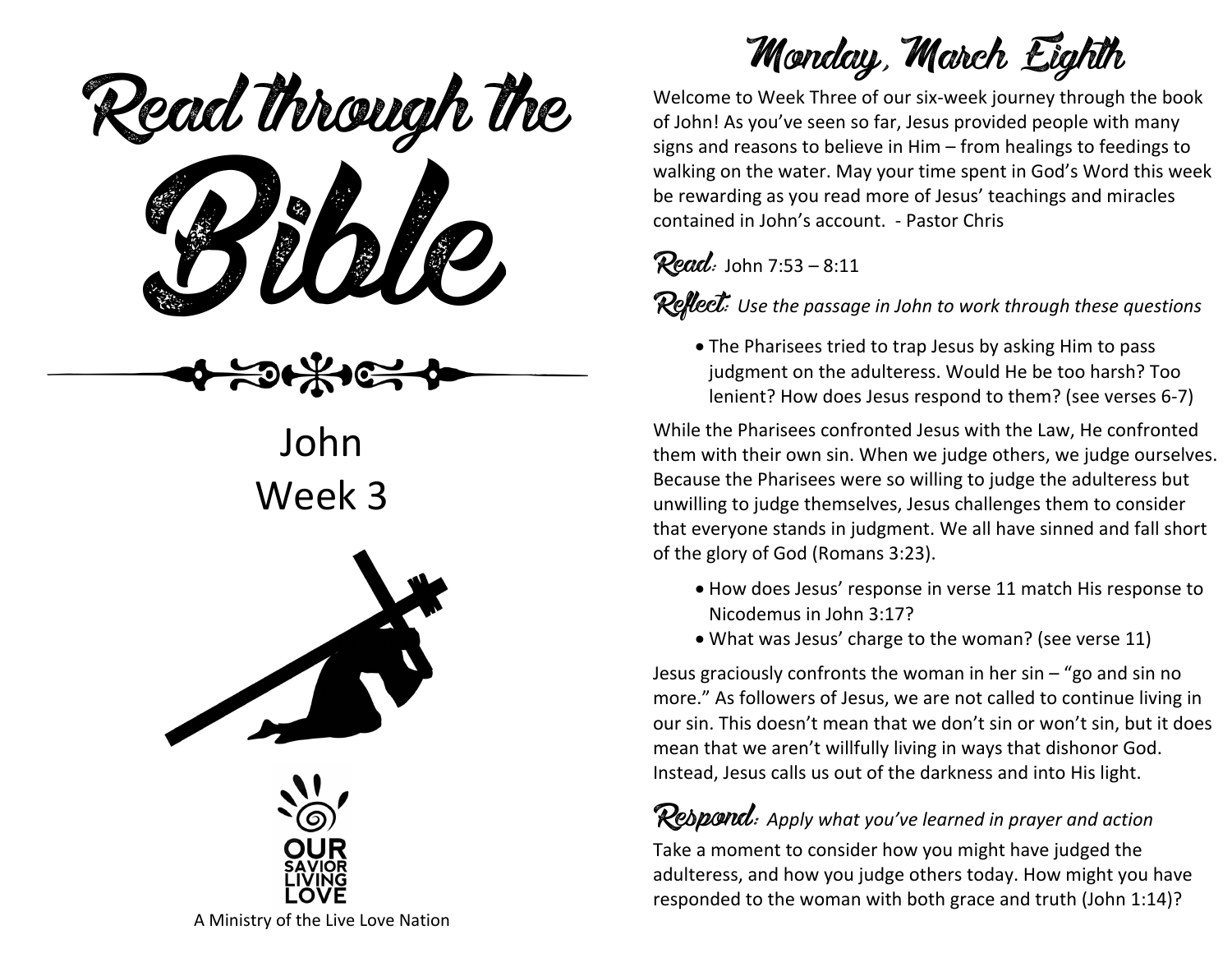## Tuesday, March Ninth

It was the shock heard all around the film world – "No, *I* am you father." In *The Empire Strikes Back*, Luke Skywalker is confronted by a startling revelation from Darth Vader – he is Vader's son. A villain he had been searching for to destroy, Luke now comes face to face with the reality that this same villain is also his father. Because this new identity had been revealed, Luke begins to look at his life in a very different light. In our passage today, Jesus reveals to His early believers their new identity in Him.

#### $Read:$  John 8:12-41

Reflect: Use the passage in John to work through these questions

- Who does Jesus claim to be in verse 12?
- What proof does Jesus give that affirms He is who He says He is? (see verses 14-18 and 28-29)

Imagine trying to describe fireworks to somebody who has never seen them before. After giving the person a basic rundown of what they are and how they work, she may have a decent idea, but chances are, she will also have questions that demonstrate she doesn't fully understand fireworks. Until she sees them firsthand, she won't fully comprehend their power and majesty. Similarly, the people in Jesus' time had many questions that demonstrated they didn't fully understand – "Where is your father?" (v. 19) "Will He kill himself?" (v. 22) "Who are you?" (v. 25) Jesus assures them that they will understand when He is "lifted up" (v. 28) on the cross and eventually, into heaven. What He is telling them now will be made clear at the appointed time.

• Jesus tells the Jews who believed Him that they were slaves to sin. What is their new identity in Him? (see verses 34-36)

#### Respond: *Apply what you've learned in prayer and action*

Take a listen to the song "I Am Who You Say I Am" by Hillsong Worship (try searching for it on YouTube). How does both this song and verses 34-36 help you understand your new identity in Christ?

### Wednesday, March Tenth

If you wanted to know the approximate age of a tree, you could find out by observing its growth rings. In Safety Harbor, the Baranoff Oak is said to be the oldest living Live Oak tree in Pinellas County. By studying its growth rings, many have determined it to be somewhere between 300 and 500 years old. It's very likely, then, that this tree is older than the founding of our country! In today's passage, Jesus shares His "age" with the crowd. By boldly stating "I am!", He hints once again toward His Oneness with God.

#### $Read:$  John 8:42-59

Reflect: Use the passage in John to work through these questions

- Why does Jesus say the people can't understand what He is saying to them? (see verses 43-44)
- How do Jesus' words in verse 47 show that their sins had separated them from God?

Jesus brings up an important point in God's story – the peoples' sinful nature is a reminder that they are separated from God. By doing so, He points to their need for a Savior. Only a Savior can free them from their sin and restore them to a relationship with God in which they 'belong' to Him (v. 47).

• What does Jesus mean when He says, "I am" in verse 58?

Jesus reveals a bombshell that angers the people to the point of wanting to stone Him (v. 59). He's not just older than them; He's older than Abraham (v. 58). In other words, He is God in the flesh! In two words, Jesus affirms that He was never created by God because He is God – "I am!" He always was, is, and always will be.

#### Respond: *Apply what you've learned in prayer and action*

Take some time in prayer to thank God for the people who went before you and faithfully shared the truths of Jesus with others. Consider how you might share these truths with a family member or a friend who either does not know or has rejected Jesus.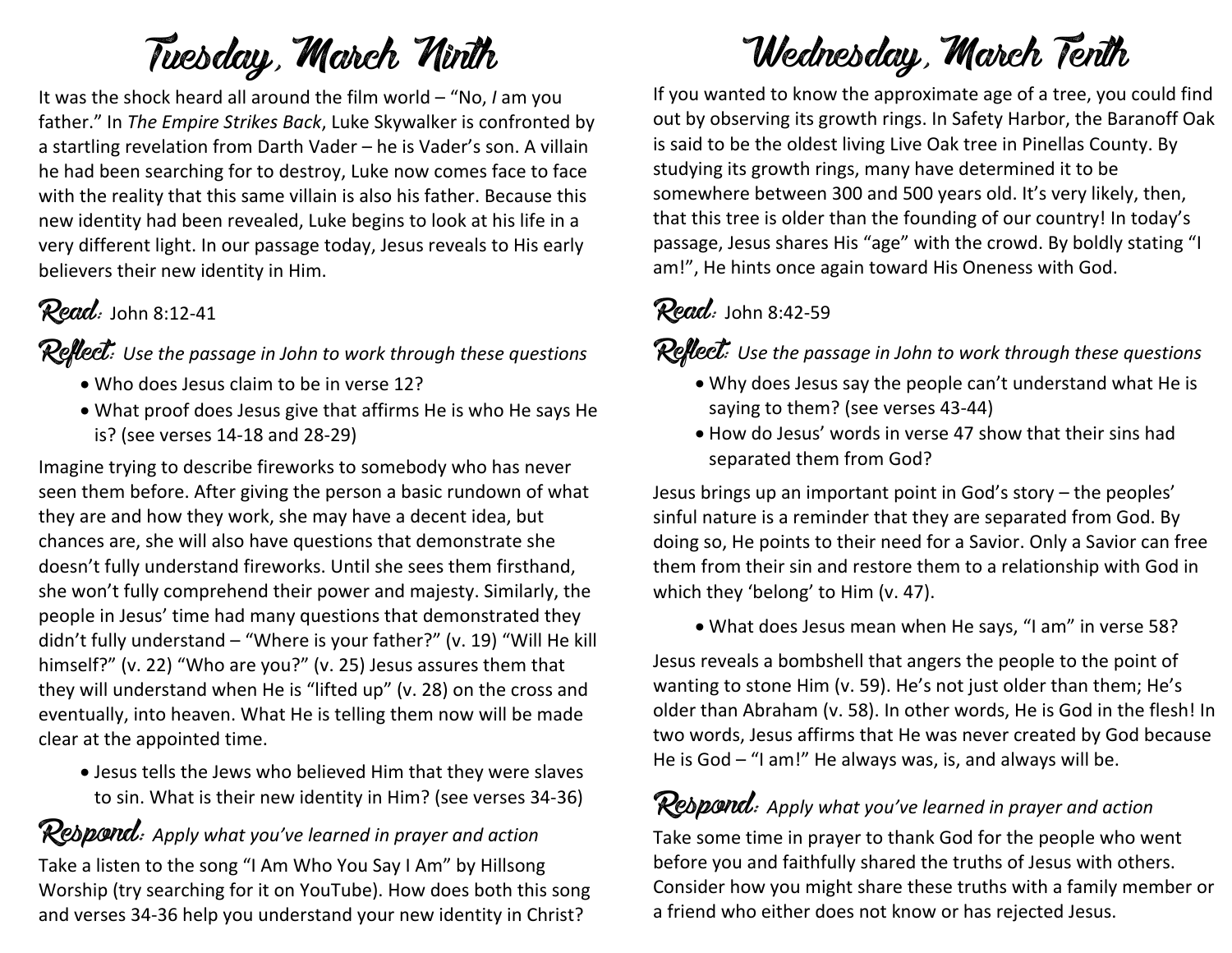# Thursday, March Eleventh

When athletes win games, news reporters will run up alongside them and ask them, "What was the key to your success in this game?" And you know what we often hear many of them say? "I just want to thank God for this opportunity." "I want to give glory to God for sustaining me in this game." That's often not what the news reporters are expecting to hear! They're expecting to hear something like, "You know I'm just a really talented athlete. I crushed the competition out there. Nobody can compare to my athletic skills!" And yet instead of this response, some of the most skilled, able-bodied people in the world give glory not to themselves, but to God. In our passage today, a man blind from birth does just that.

### Read: John 9:1-41

**Reflect:** Use the passage in John to work through these questions

• Jesus' disciples wanted to know who sinned – the man or his parents – that he was born blind. How does Jesus answer their question? (see verses 3-5)

Notice how Jesus takes His disciples' attention on the cause and shifts it to the purpose of the man's blindness – that the work of God might be displayed in his life. God is telling His story through this man's blindness.

• How did the man respond to the Pharisees' questions concerning Jesus? (see verses 13-15 and 24-27)

The Pharisees wanted a logical explanation as to why this man could now see, but instead, they heard that it was Jesus who gave this man his sight. They didn't like that, and in questioning the man, they displayed their own spiritual blindness.

#### Rebpond: Apply what you've learned in prayer and action

Reflect on one way you are displaying spiritual blindness in your own life. Take a moment in prayer asking God to help you 'see.'

# Friday, March Twelfth

In the movie *Babe*, a small town is captivated by a young pig's ability to meticulously herd sheep. The talking pig, called Babe, is able to speak to the sheep in such a kind and assuring manner that they do whatever he tells them to do. The classically trained sheepdogs, on the other hand, have a hard time herding the sheep because they are ferocious and cruel towards them. In the end, the sheep respond to Babe over the sheepdogs because he gives them reason to trust and follow him. In our passage today, Jesus separates Himself from others as the Good Shepherd, and thus gives them reason to trust and follow Him.

#### $Read:$  John 10:1-21

Reflect: Use the passage in John to work through these questions

• What are the two roles of Jesus, and how do these roles benefit the flock? (see verses 7-10 and 11-15)

By identifying Himself as the gate and the Good Shepherd, Jesus makes two important comments. As the gate, He makes clear that people are saved through Him (see John 14:6). As the Good Shepherd, He is willing to lay down His life so we may be saved.

• Based on what you've read so far in John, who might Jesus be referring to when He talks about the "other sheep that are not of this sheep pen"? (see verse 16)

When Jesus refers to the "other sheep," He is speaking about the Gentiles. He puts forth the reality that as the Good Shepherd, He will lead both those within the sheep pen (Israel) and those outside it (the Gentiles). Jesus gathers us all under one flock.

#### Respond: *Apply what you've learned in prayer and action*

Can you distinguish between the voice of the Good Shepherd and the voices of imposters in your own life? Take a moment to consider whose voice you listen to most. If it is not the Good Shepherd's, what is one practical way you can better listen to His?